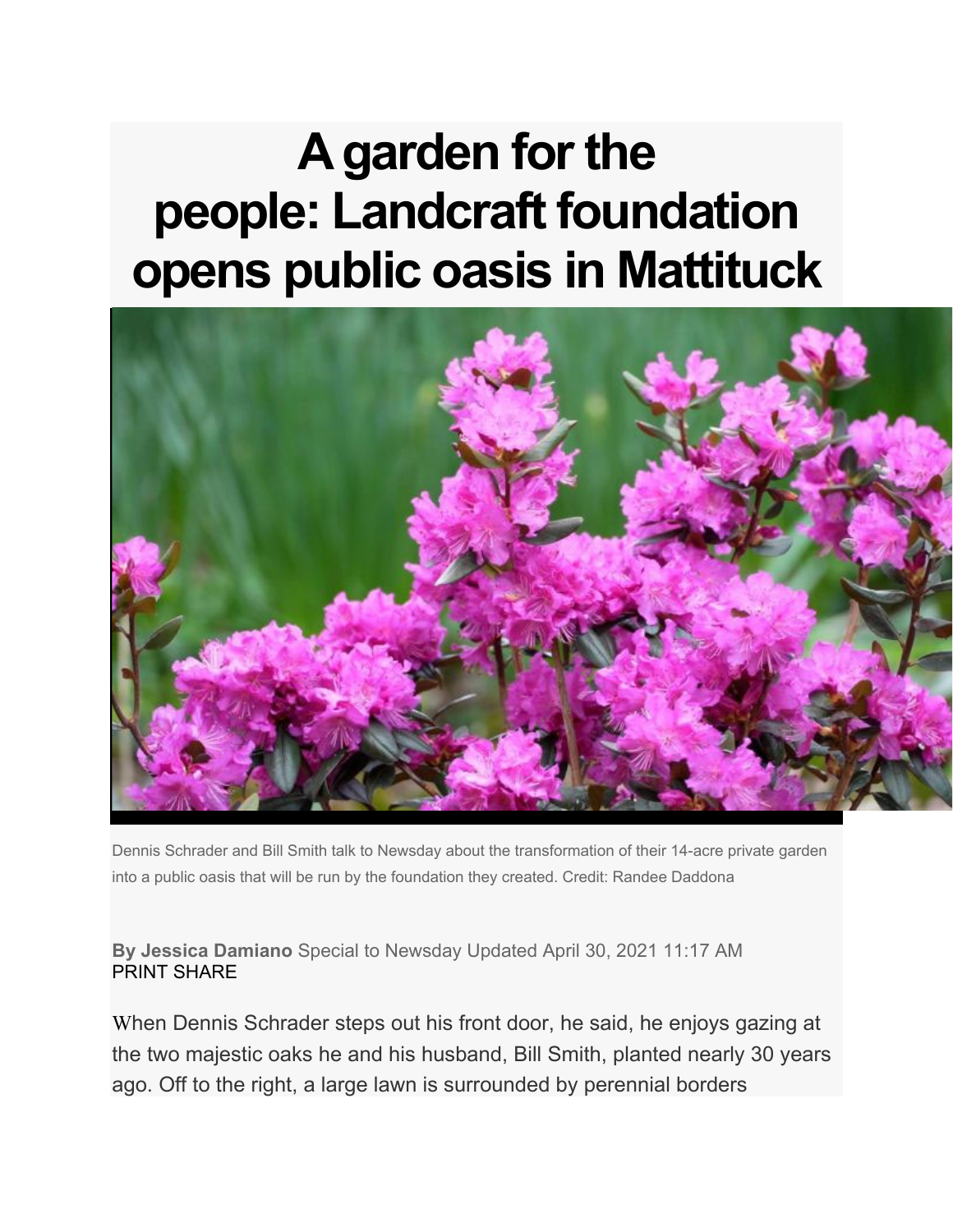abundantly planted with white bearded irises, roses and grasses — and punctuated by a pond that looks like it has been there forever.

In 1992, when the couple first moved to the 1840s farmhouse they bought on leased land in Mattituck, in the heart of the North Fork wine region, one of the first things they did was plant those irises, which had traveled with them from their former garden in Baldwin. The plants' ancestors had been in Smith's family for years. Joining the irises in the garden's rich soil is a 120-year-old pussy willow, which had belonged to Schrader's grandfather and has moved over the years from Brooklyn to Baldwin and Huntington before settling in to its new scenic home, nestled between the Long Island Sound, Mattituck Creek and the Peconic Bay.

"At the time, we thought that would be the size of the entire garden," Schrader said of the 1-acre plot, designed by Smith, that surrounds their home. But as the years went by, the couple bought adjacent lots, including an overgrown, abandoned farm covered in poison ivy, invasive plants and roses. And with each purchase, their garden grew — one acre at a time.

"After clearing the farm's green space," Schrader recalled, "we moved into each area, putting in a pond, then a stream and a meadow and a woodland," all the while running Landcraft Environments, a wholesale tropical plants nursery, from the property.

"We had all these great plants we were collecting, so we had to keep making the garden bigger," said Schrader, who, along with Smith, has a horticulture and design background. Before long, their commercial greenhouses were surrounded by 4 acres of beautiful gardens, and word got out. "In a typical year, we would have 2,000 to 3,000 visitors from garden clubs, societies and schools," Schrader said. "We did no publicity at all. It was just word-of-mouth."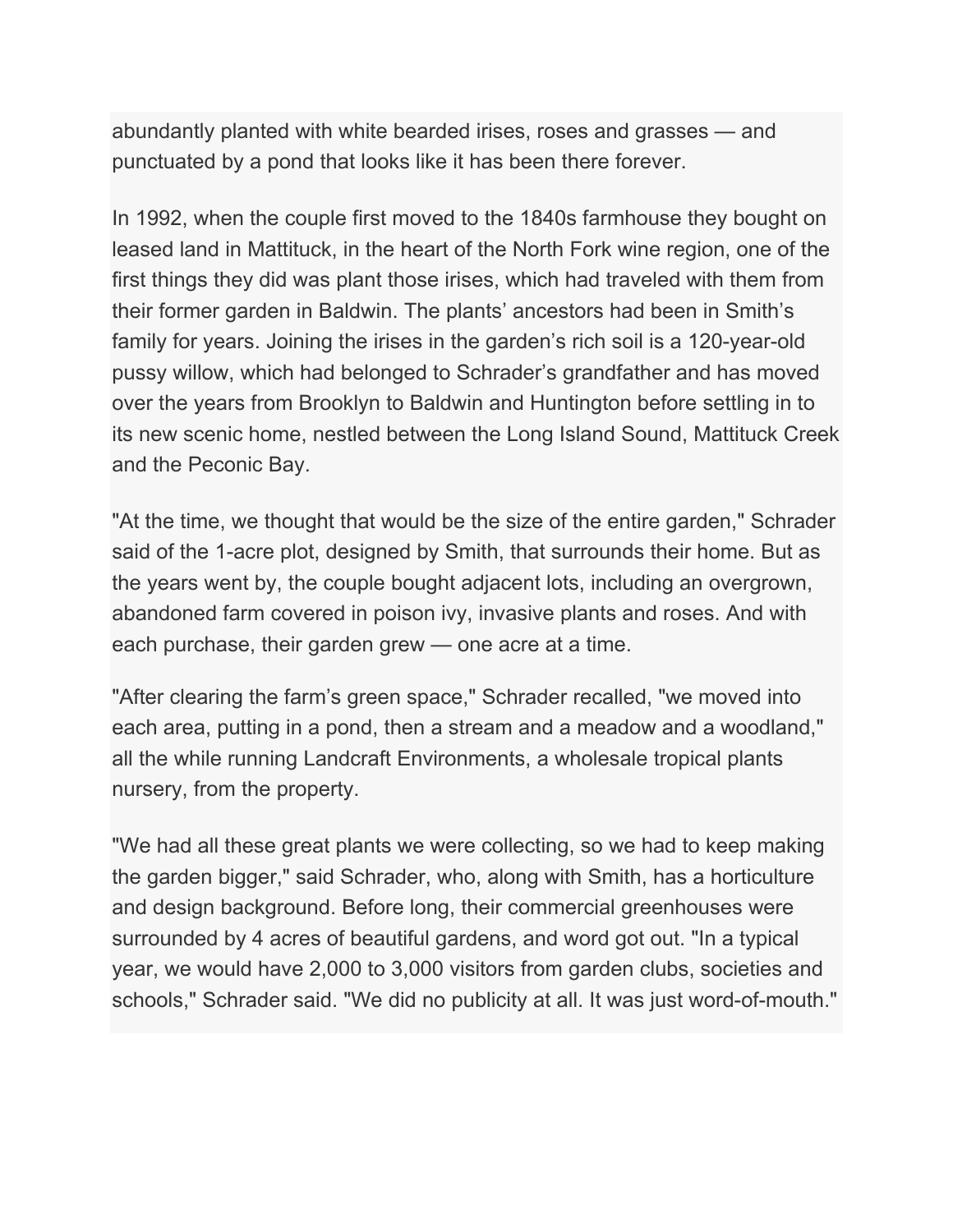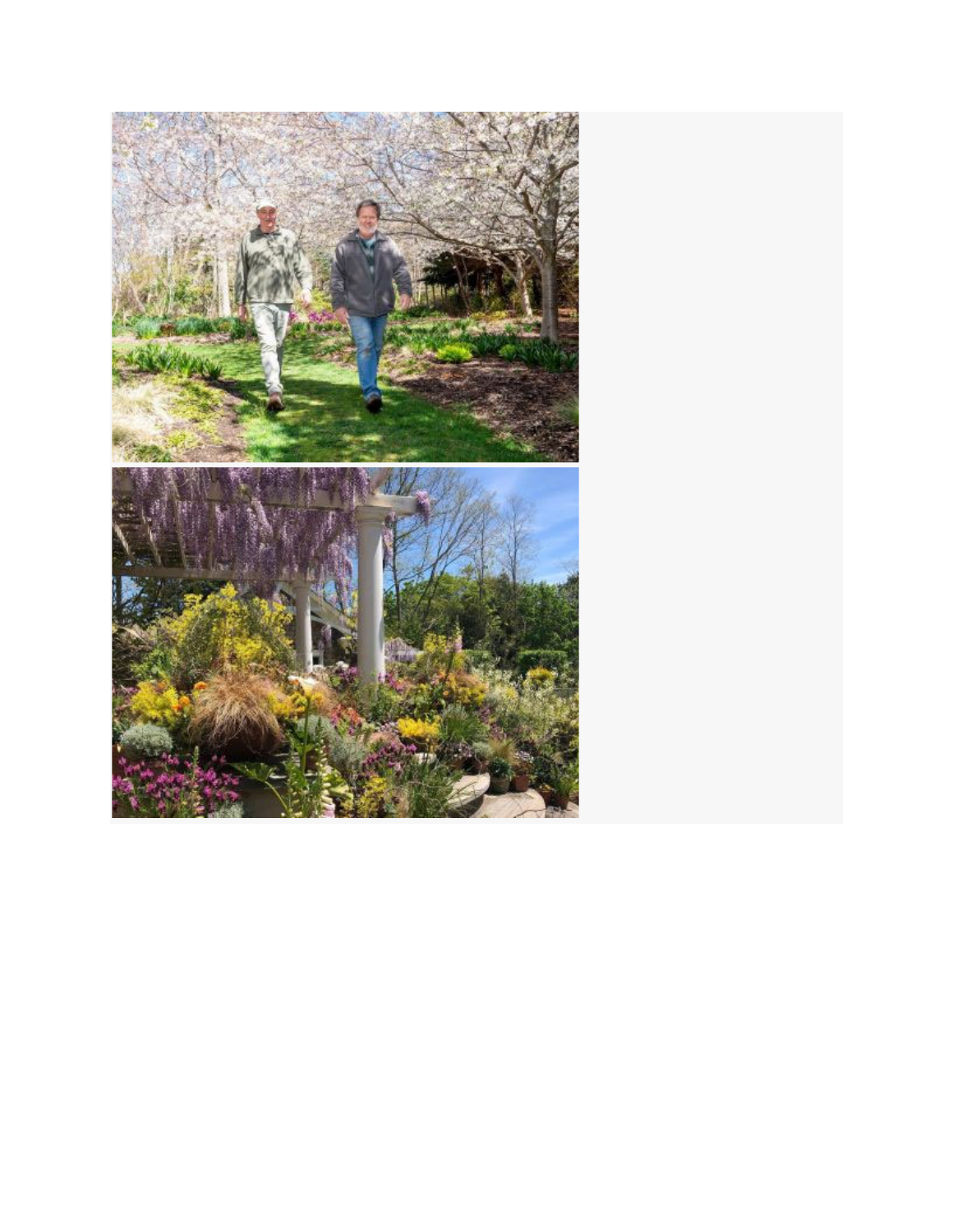

Clockwise from above: Dennis Schrader, left, and his partner, Bill Smith, created Landcraft Garden Foundation in Mattituck as a means to share the "refuge" they have created. The seasonal garden display, with wisteria in full bloom on the arbor, foxglove, willow branches, Spanish lavender and more, teems with color. Rhododendrons offer a burst of color in April.| Photos by Randee Daddona

### **Joy in sharing**

Schrader and Smith found they enjoyed sharing the beauty of their garden so they joined The Garden Conservancy's Open Days program, opening their property for public tours one day a year during which "a couple hundred" people typically would stroll the garden in search of inspiration, Schrader said. "Gradually, we started thinking about [making the garden more accessible to the public], and about three years ago began exploring what we needed to do."

Setting up their nonprofit, Landcraft Garden Foundation, took two years; then there was the process of assembling a board of directors and an advisory board, which includes such gardening luminaries as Martha Stewart, awardwinning British horticulturist Fergus Garrett and Dan Hinkley, author and cofounder of Heronswood Nursery in Washington, among others. And then the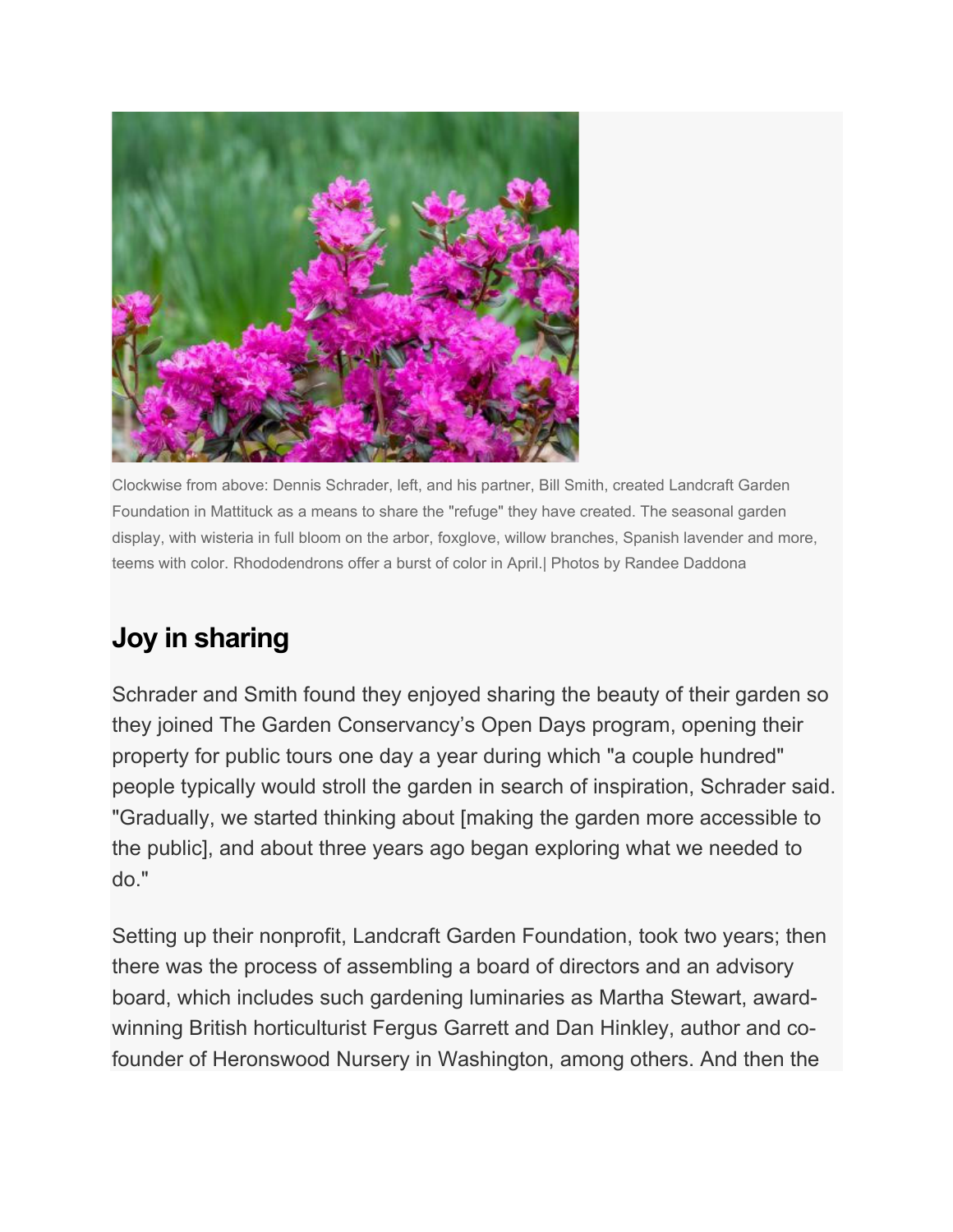COVID-19 pandemic hit, postponing Landcraft's planned spring 2020 opening by a year.

Today, the foundation, with Schrader and Smith as president and vice president, respectively, is dedicated to the preservation of Landcraft Gardens. The couple will retain lifetime tenancy of their home and property, which will gradually pass to the foundation through their estate so that the public can enjoy the grounds' sweeping vistas and extraordinary gardens forever. Currently, five caretakers work at Landcraft, tasked with planting and maintaining the gardens on a daily basis.

"We are really all very lucky with what they are giving to the community," said Lucy Cutler, former director of philanthropy for The Nature Conservancy and New York Botanical Garden and a trustee of the Landcraft Garden Foundation. "As far as I know, there isn't another garden of this stature, design, diversity that's open to the public [on Long Island]," she said, adding, "I feel like I'm transported when I go there. I could be in an English garden or a tropical oasis or on the North Fork with the native plants. There really is something for every visitor."

Long Island hasn't seen a new public garden open since 2008, when the secluded 5-acre Bridge Gardens opened in Bridgehampton. So the conversion of Schrader's and Smith's personal garden into a public garden is regionally significant. With something for everyone, from homeowners seeking inspiration for their own gardens to day-trippers and families wanting to bask in nature, Landcraft Garden Foundation is "a real jaw-droppingly beautiful gift to the community," Cutler said.

"Our main goal is for the garden to live beyond us," Schrader said, "and we just really want to see it prosper and see horticulture and gardening prosper in the future and let others enjoy the gardens, too."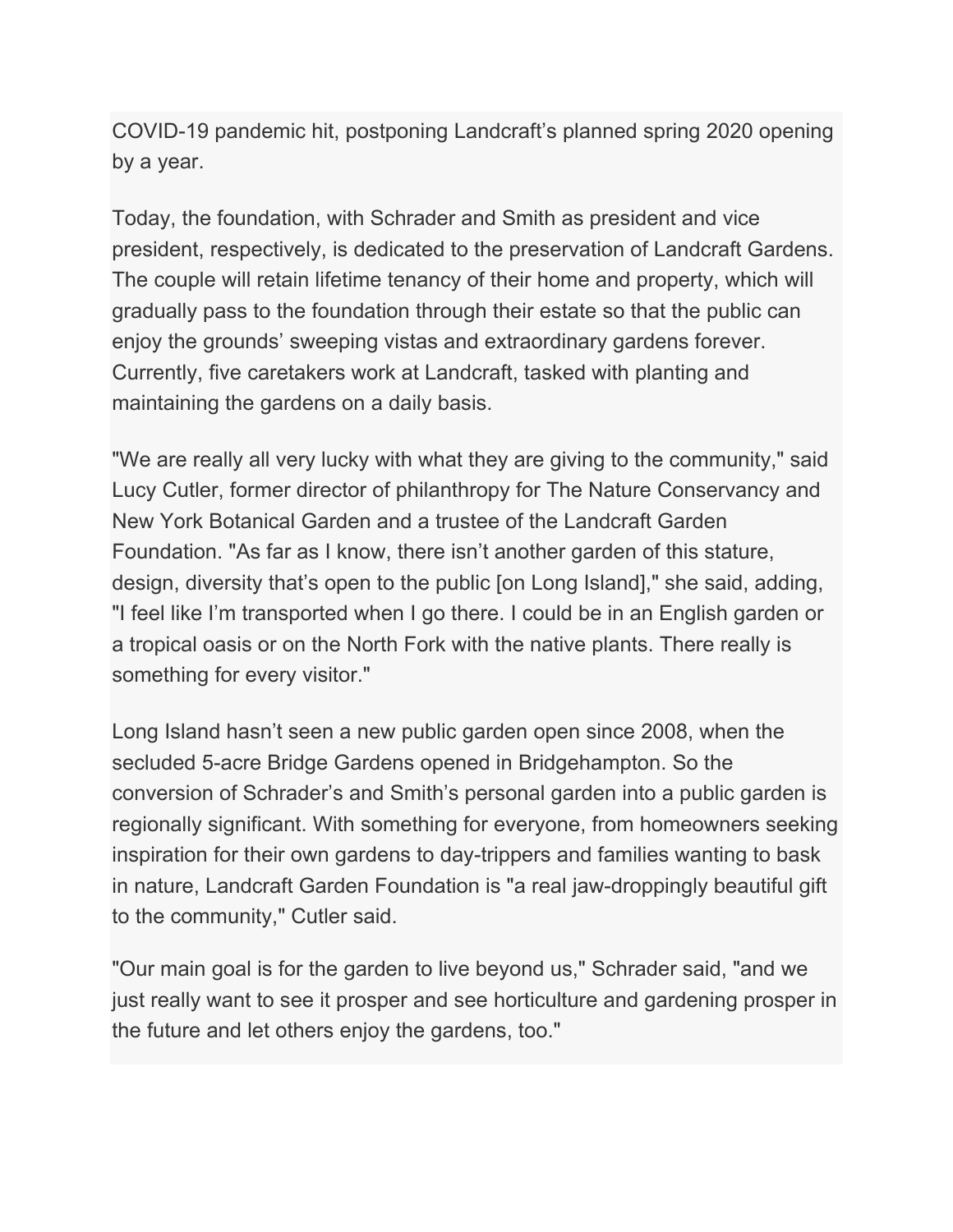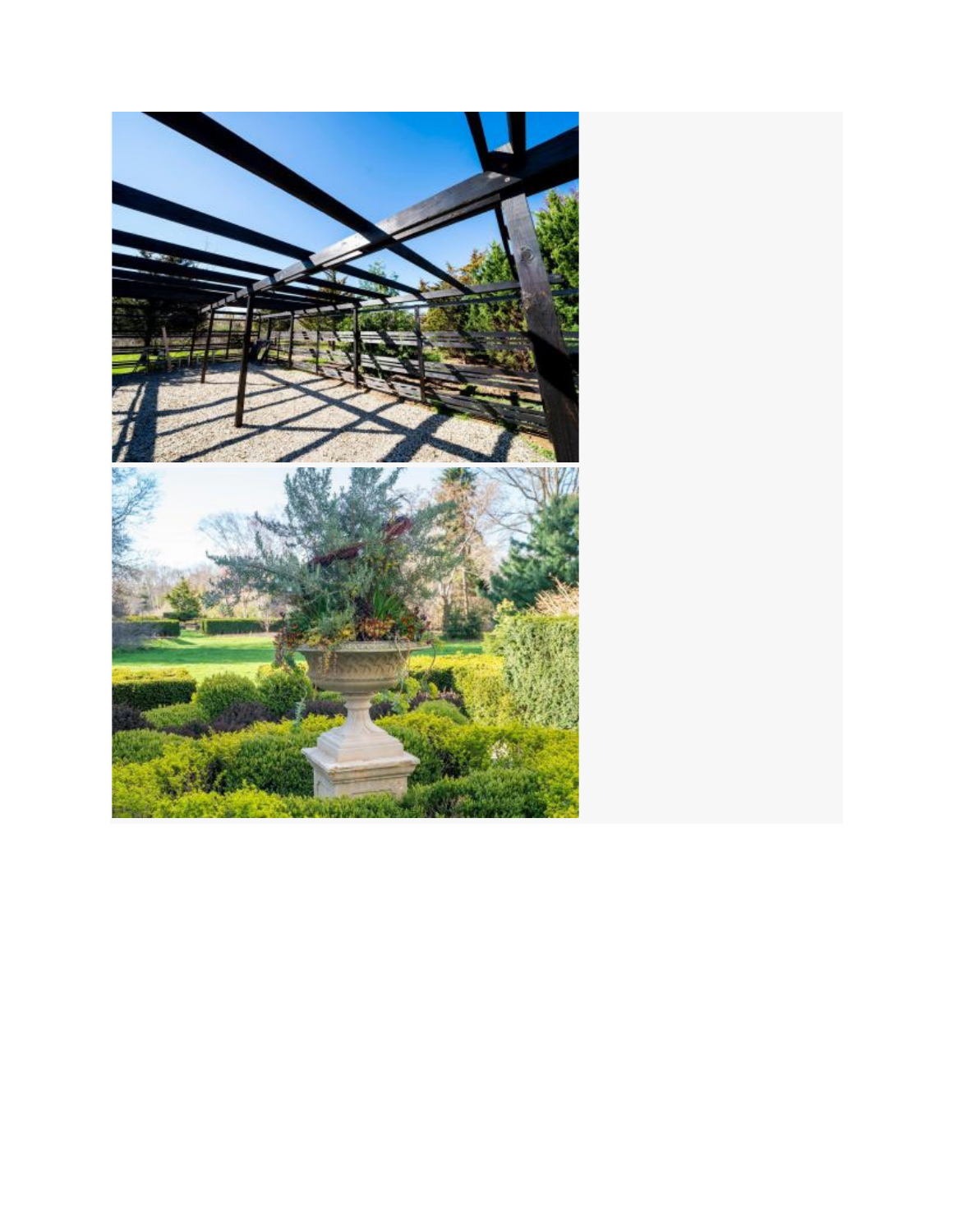

Clockwise from above: An eye-catching entry pavilion and overhead structure, which have been treated in the Japanese technique of *shou sugi ban*, greet visitors. The knot, with a Haddonstone urn planted with rosemary and spring flowers and woven shrubbery of yellow, green, burgundy and red, is located close to the residence. A Japanese iris grows in the "meadow." | Photos by Randee Daddona (pavilion and urn); Dennis Schrader (iris)

### **Creating a 'refuge'**

At the end of the newly constructed long gravel driveway off Grand Avenue, visitors come face-to-face with an eye-catching entrance pavilion and overhead structure, both of which have been treated in the Japanese technique of *shou sugi ban,* in which wood is burned until charred, then protected with natural oil. Inside, a gift and garden shop will open to a pollinator path, which in turn leads to the rondels — three circular supports made from locust wood harvested from the property upon which climbing roses and exotic vines grow.

Next comes Schrader's favorite — the ruin — a subterranean stone grotto he built from collected architectural salvage. And at the back of the property, a linden allee offers a shady path for a stroll. "Allee" is the French word for "alley," which is derived from the Latin "venire," which means "to come." The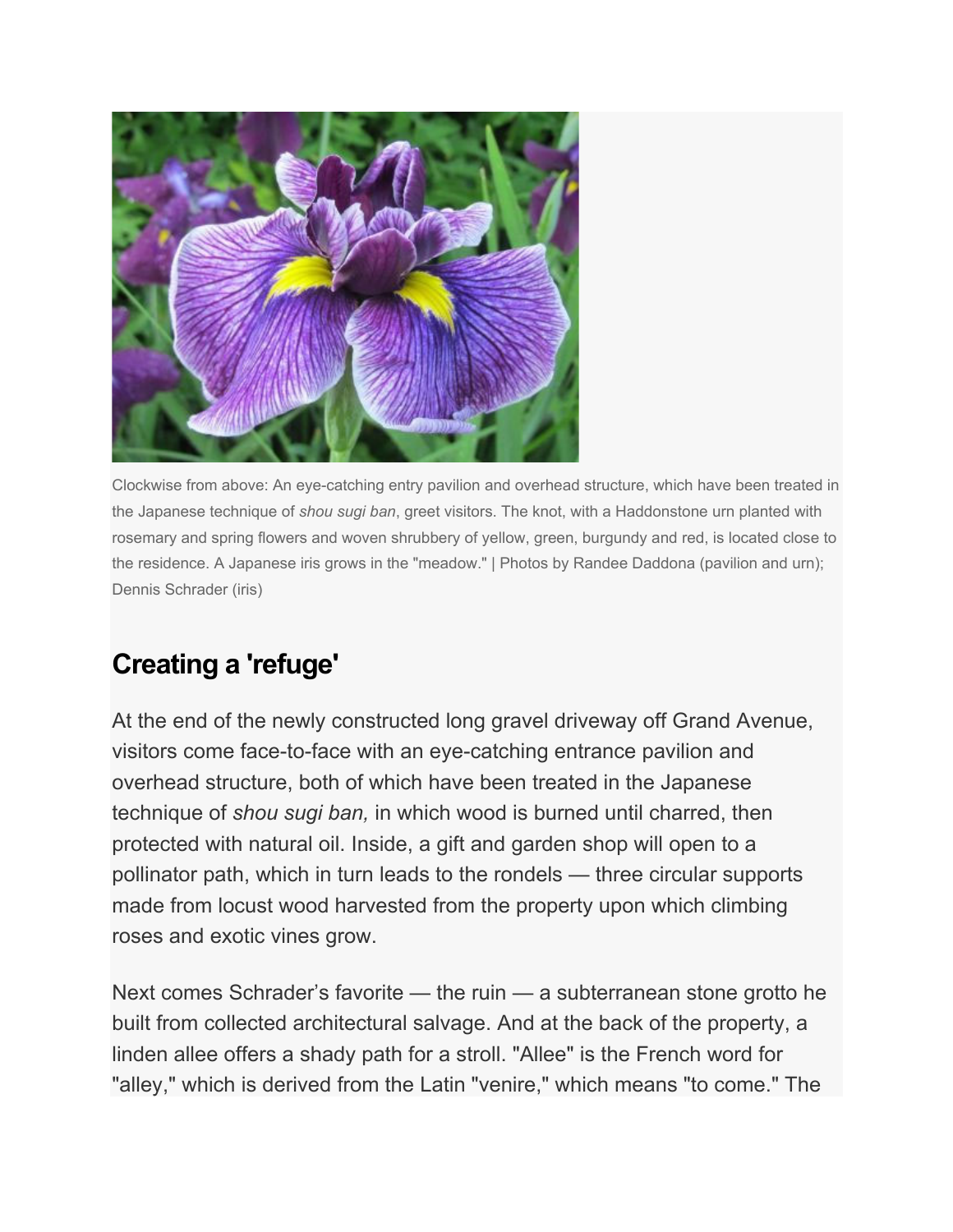planting style is distinguished by two rows (sometimes, double rows) of identical trees flanking a path that beckons visitors "to come" to the other end.

The meadow garden is a feast for the senses, its fluffy, swaying grasses interplanted with perennials to create a spectacular vision of color and texture. Closer to the residence, the knot garden weaves shrubbery of yellow, green, burgundy and red in a knotted-rope pattern, and window boxes and hundreds of containers on the porch and around the house hold unusual tropicals, ferns and perennials that change with the seasons.

Visitors can meander through winding paths that pass a large grove of *Musa basjoo* — the hardy banana with 6-foot leaves — and explore other tropical and subtropical plants along the way. There is a tiki hut, too, that will be filled with a collection of exotic plants, and there are plans to build a labyrinth later this year.

Four of the property's 14 acres have been designed into garden spaces. The remaining 10 acres encircling them are "wild native plant gardens with mowed walking trails through them" and serve as a habitat for birds, insects and such wildlife as box turtles, rabbits, foxes and woodchucks, Schrader said.

Landcraft Garden also plans to offer yoga classes and workshops for adults and children on topics ranging from canning food to painting.

From a private garden that "started out simply to have something beautiful" for themselves, Schrader said he and Smith wanted "to create a little refuge [for people] to get away from it all and a laboratory for learning." The sentiment is echoed in the Landcraft Garden Foundation's mission statement: "Ultimately our intention is to provide the experience of joy that gardens bring to people throughout the world."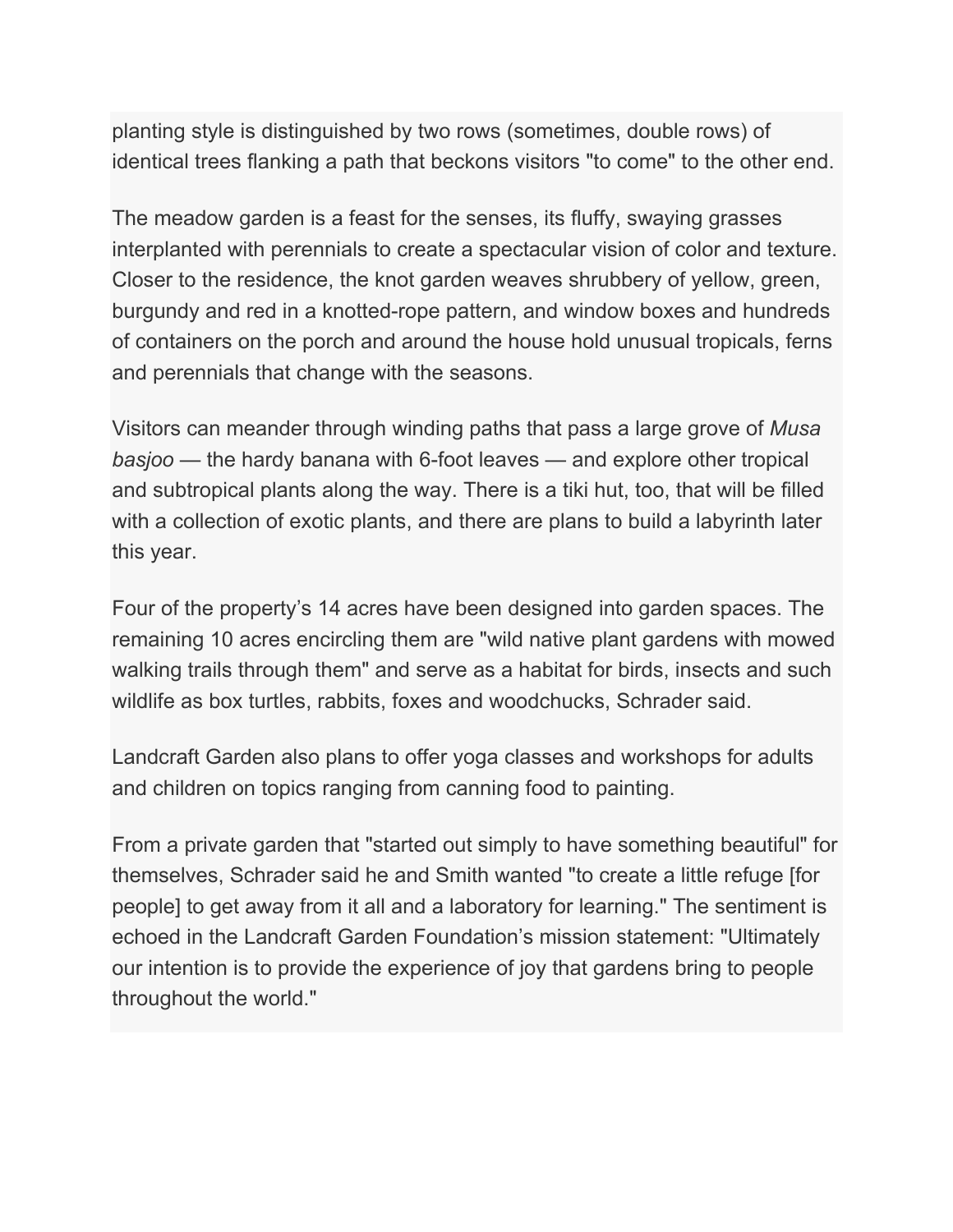"The garden lifts your spirits. It feeds your mind. It calms your soul," said Cutler, the trustee. "This garden opening now is the perfect place to go as we come out of this COVID hibernation. It's like a vaccine to the soul."

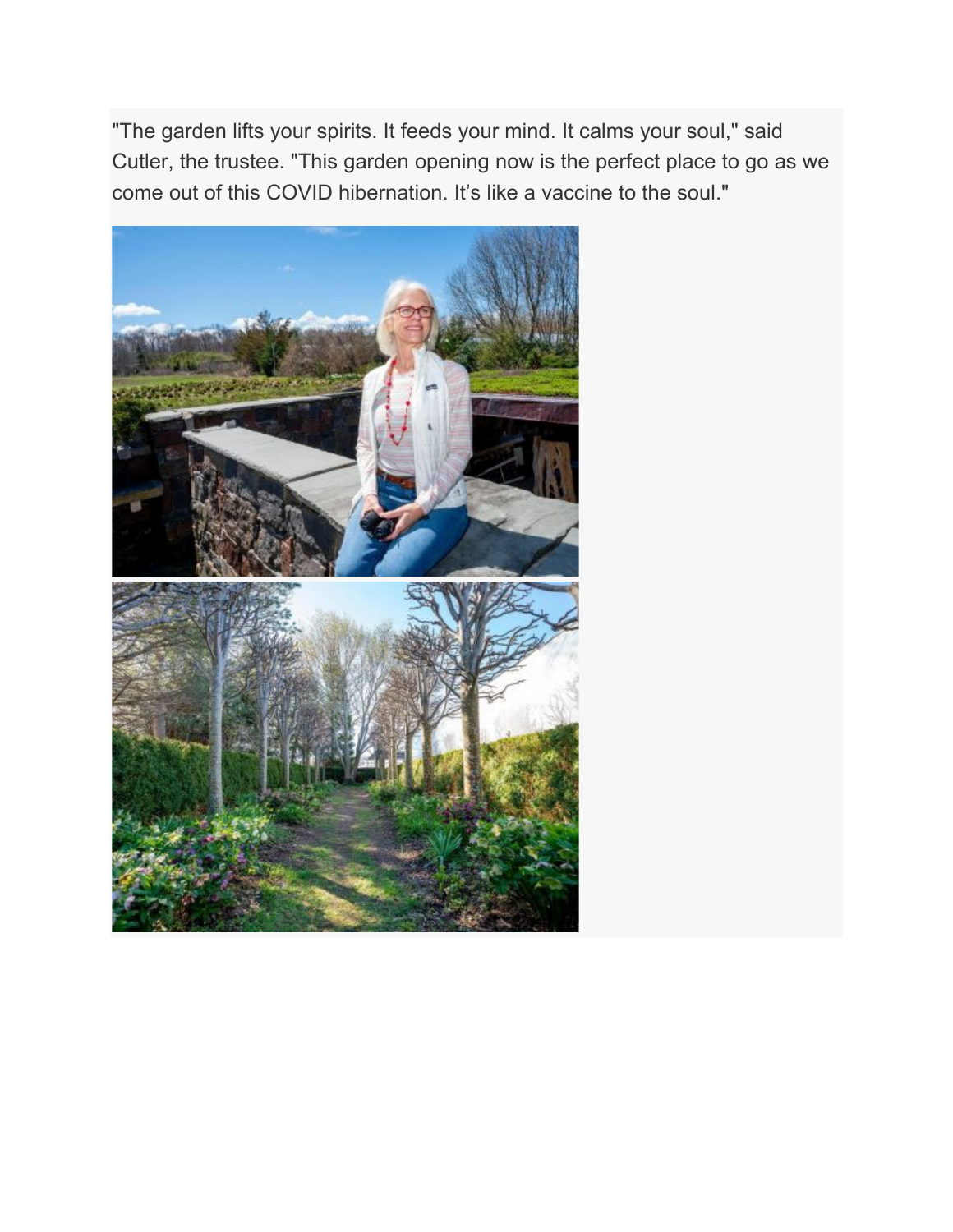

Clockwise from above: Lucy Cutler, a trustee of the Landcraft Garden Foundation in Mattituck, sits on the rooftop garden of the "ruin." Perennials guide the path at the linden allee, under-planted with hellebores followed by daffodils and then allium. Succulents grow in the wholesale nursery. | Photos by Randee Daddona

# **IF YOU GO**

Landcraft Garden Foundation will hold its "soft opening" on May 7 and operate from 10 a.m. to 4 p.m. on Fridays and Saturdays through October. Tickets for two-hour timed entry slots must be purchased in advance online at landcraftgardenfoundation.org (go to the drop-down menu for "Visit," then click on "General Info"). Admission is \$15 for adults; \$12 for students and seniors; \$5 for children under 12; free for children under 2; and free for members.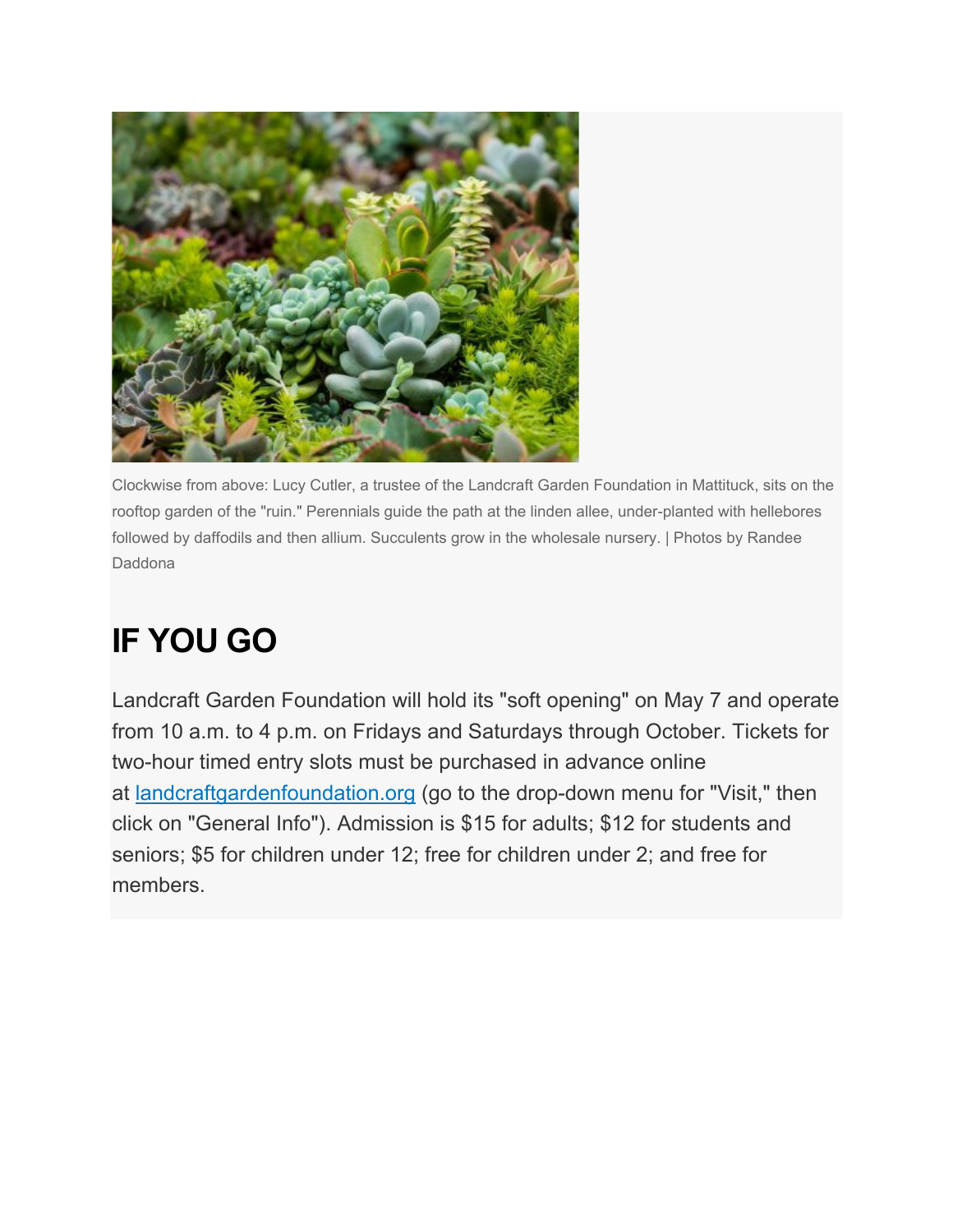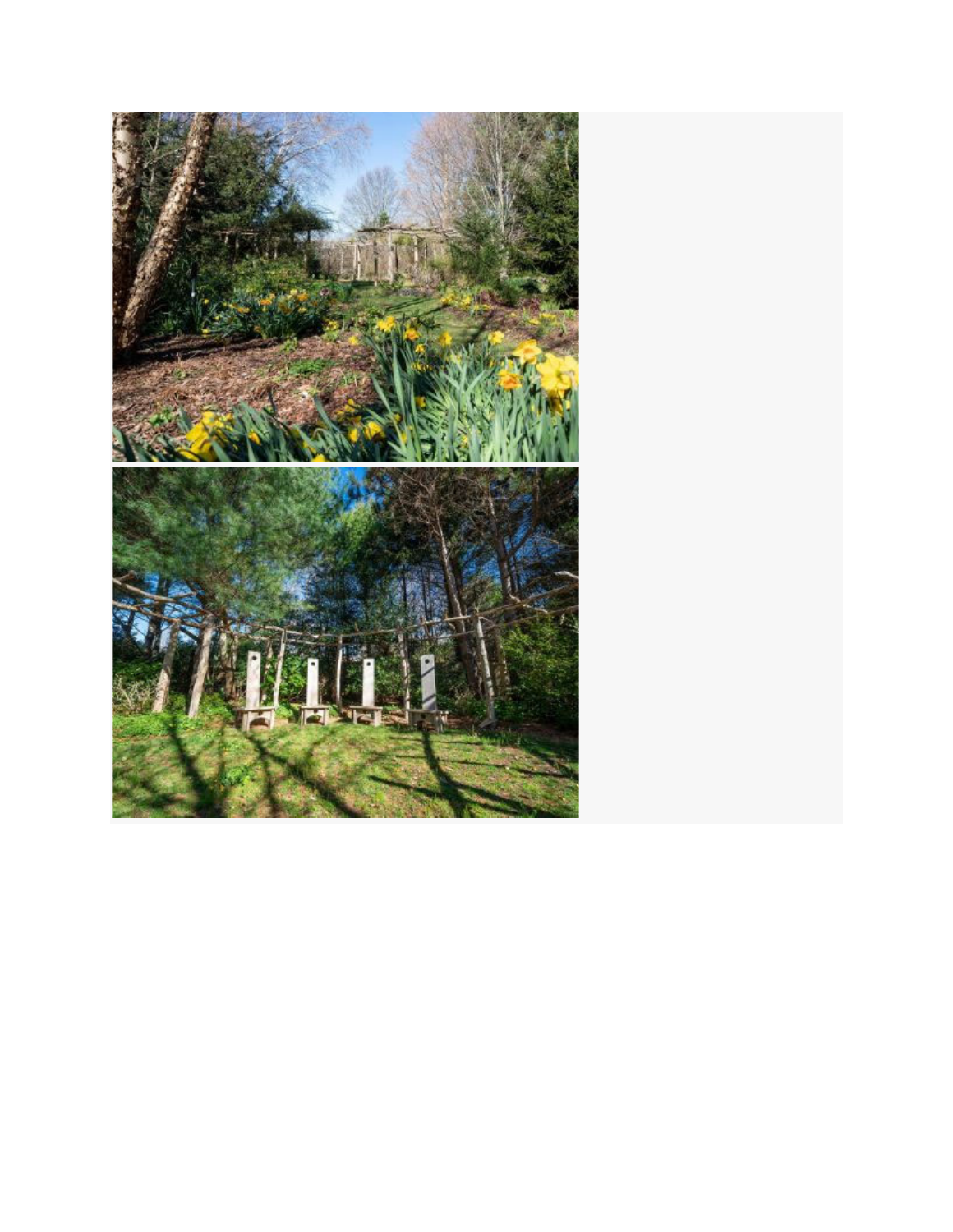

Clockwise from above: The pollinator path, which begins just beyond the entry pavilion, has a view of the rondels. A closer look at the rondels, created from locust wood harvested on the property, with wooden chairs handmade by Dennis Schrader. A weeping Katsura tree sits between the pollinator path and the meadow, flanked by Mexican feather grass, Verbascum and salvia. | Photos by Randee Daddona (pollinator path and rondels); Dennis Schrader (weeping Katsura)

## **Landcraft workshops**

In keeping with Dennis Schrader's and Bill Smith's desire to create a "laboratory for learning," Landcraft Garden Foundation will offer adult and children's workshops throughout the season.

Check landcraftgardenfoundation.org for registration information (additional fees apply). These workshops are planned for 2021:

#### **For adults**

Botanical drawing

Food preservation

Yoga/guided meditation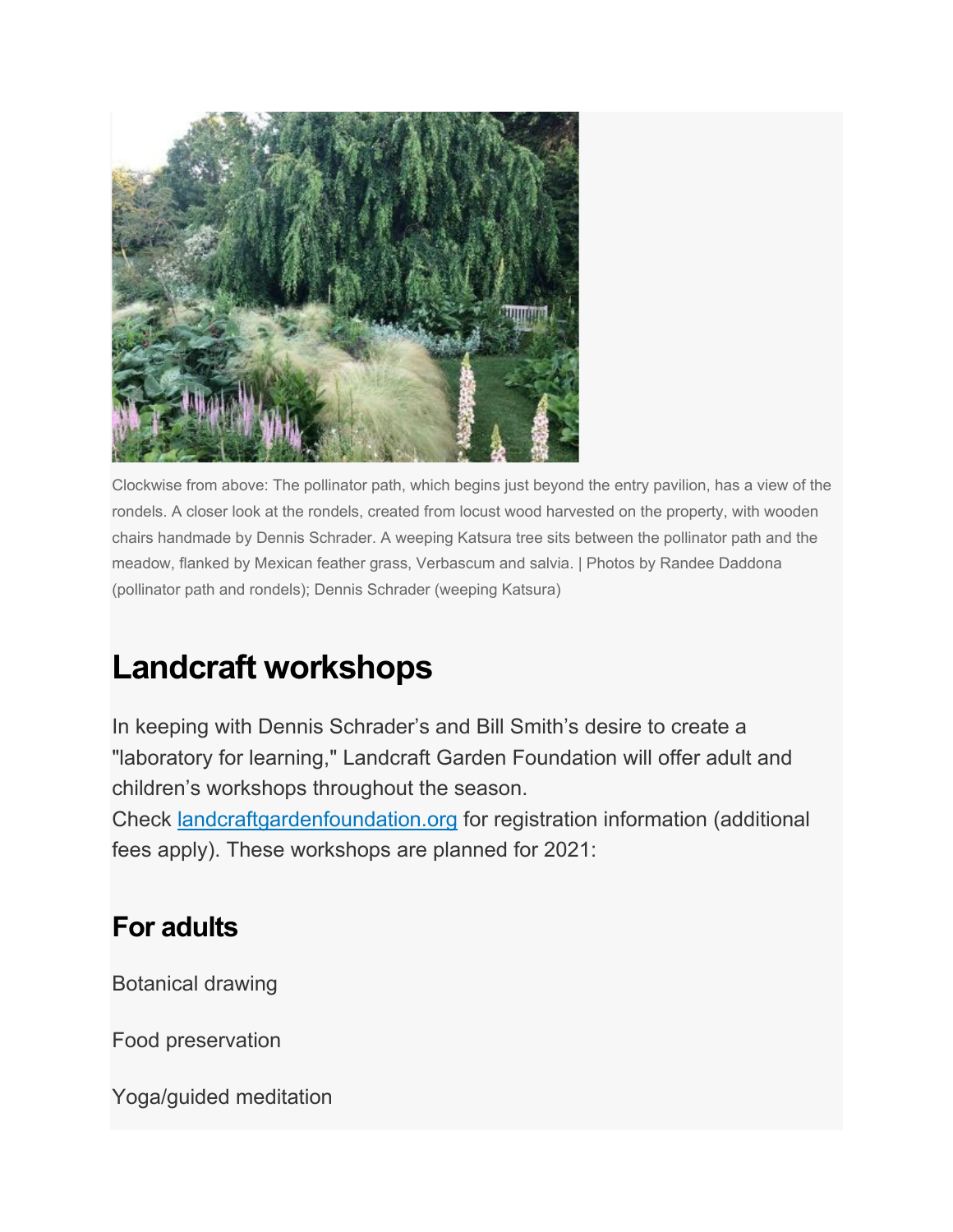Meadow walk

Beekeeping

Succulent pizzas

Repotting/mounting orchids

Hypertufa planters

**Topiaries** 

Plant propagation

#### **For children**

Introduction to gardening

Introduction to meadows and the natural environment

Scavenger hunt (plant ID)

Storytime (garden subjects)

Fairy tea party

Build your own nest

Vegetable gardening